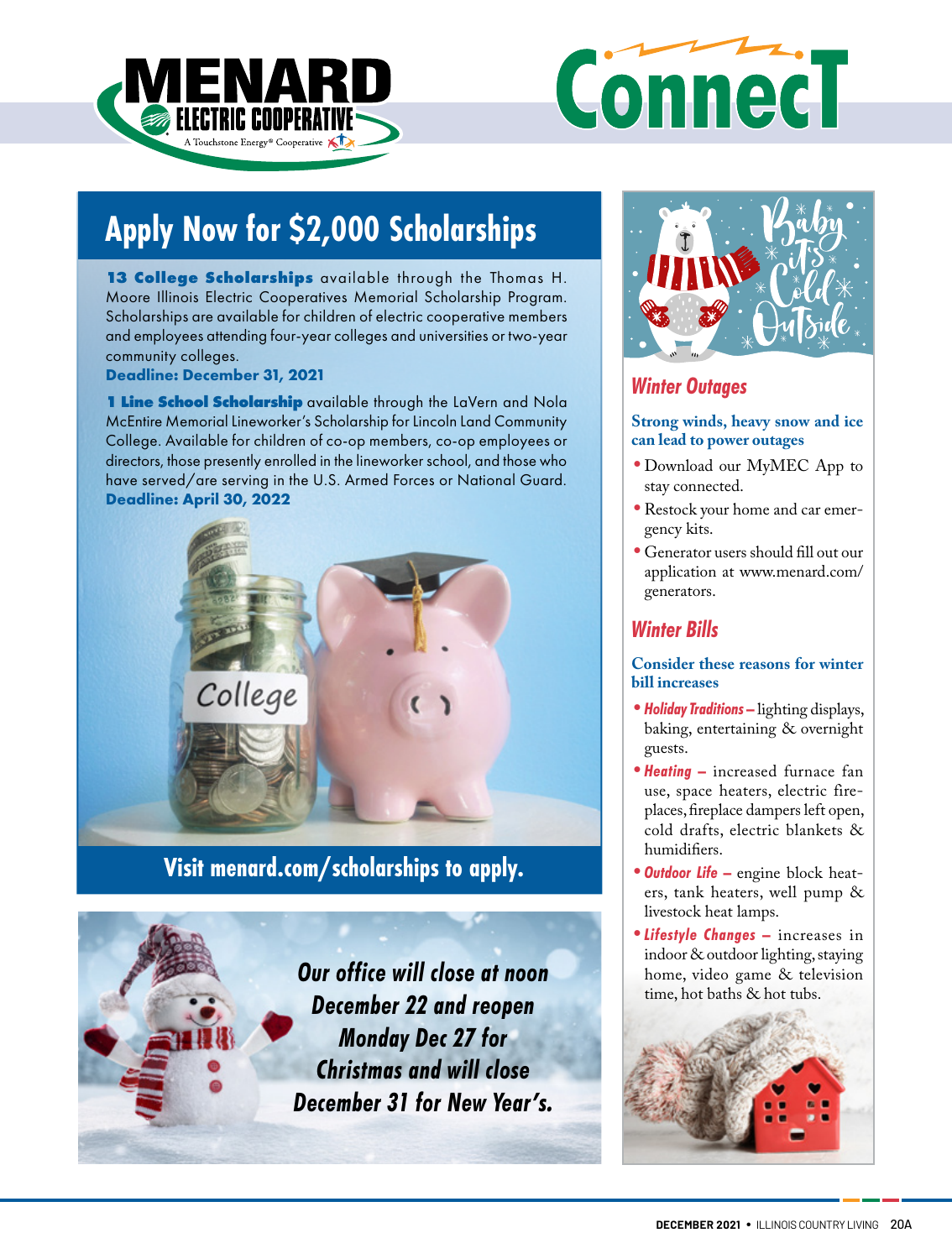

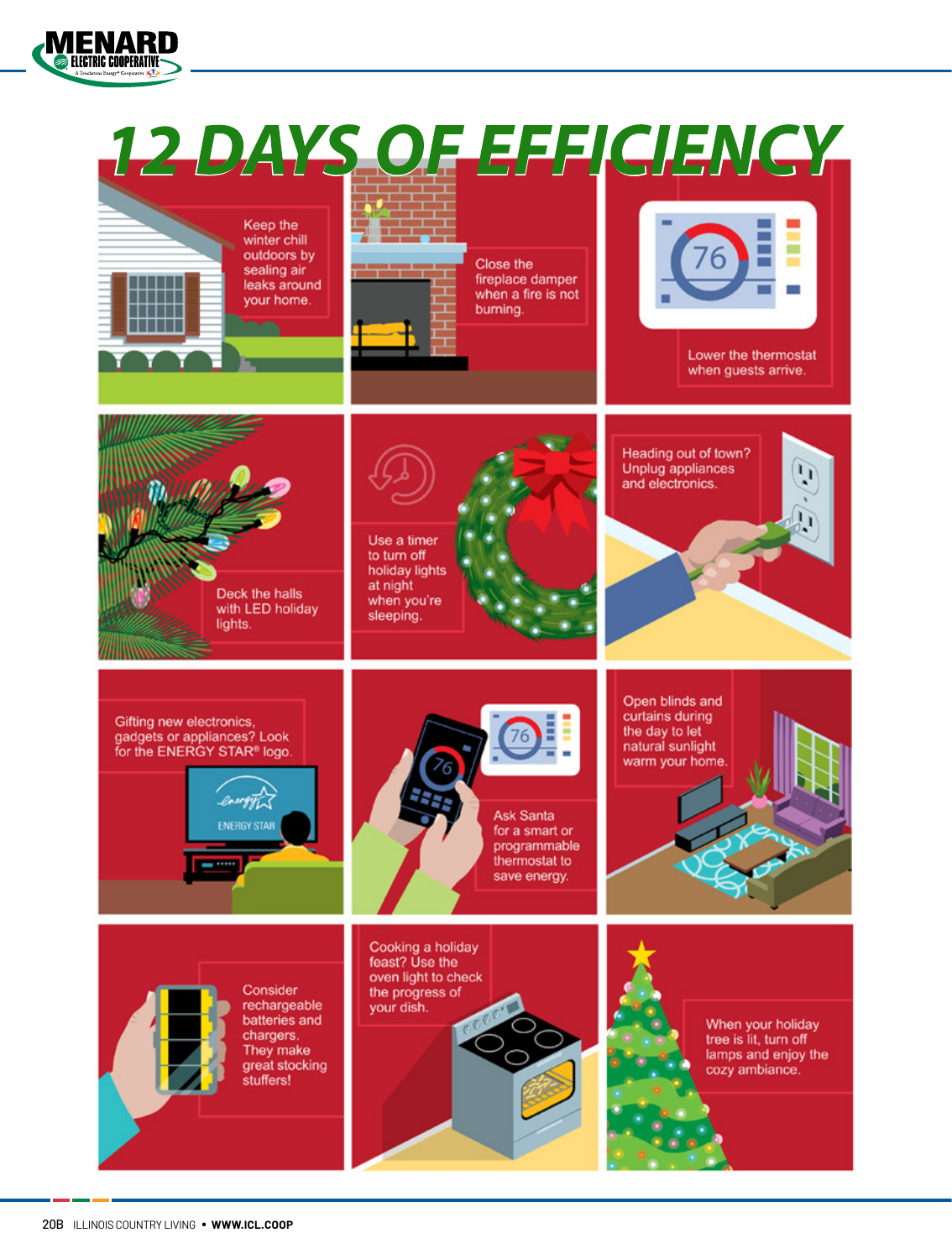

# **If only your holiday shopping was this convenient**

December is often full of busy days, long to-do lists, and budget blowing expenses. Consider our BudgetWise programs and easy payment options to make at least one thing, paying your electric bill, just a little bit more convenient. Sorry we can't make that shopping list any shorter.

**Automatic Payment:** We will deduct the total amount from your savings or checking account automatically on the 10th, 17th or 24th of each month. See the back of your payment stub or www.menard.com for the form. Coming Soon: Credit card automatic payments.



**MyMEC App:** Download the MyMEC App by searching for Menard Outage in the Google Play or iOS App store. The app allows you to securely pay your bill as well as keeping you connected during an outage.

**Website:** Visit www.menard.com to link to our secure online bill payment portal to pay with your credit/debit card or e-check.

**Phone:** Call us at 800-872-1203 anytime to pay with a credit/debit card or e-check.

**Drop Off:** Stop in, or use our drop box anytime, at our office at 14300 IL St Hwy 97, Petersburg.

**Mail In:** Allow adequate time for delivery to PO Box 200, Petersburg, IL 62675.

## **BudgetWise Program**

**Budget Billing:** Pay the same amount every month. Your amount due is fixed at the average of your most recent 12 months. In November or June each year you will settle up with a credit if you used less than the estimated amount of electricity or a balance due if you used more.



**Average Billing:** Your bill will reflect the average of your most recent 12 months, rounded to the nearest \$5 increment. The amount due may fluctuate month-to-month. There is not a settlement month each year, the amount continually rolls forward.